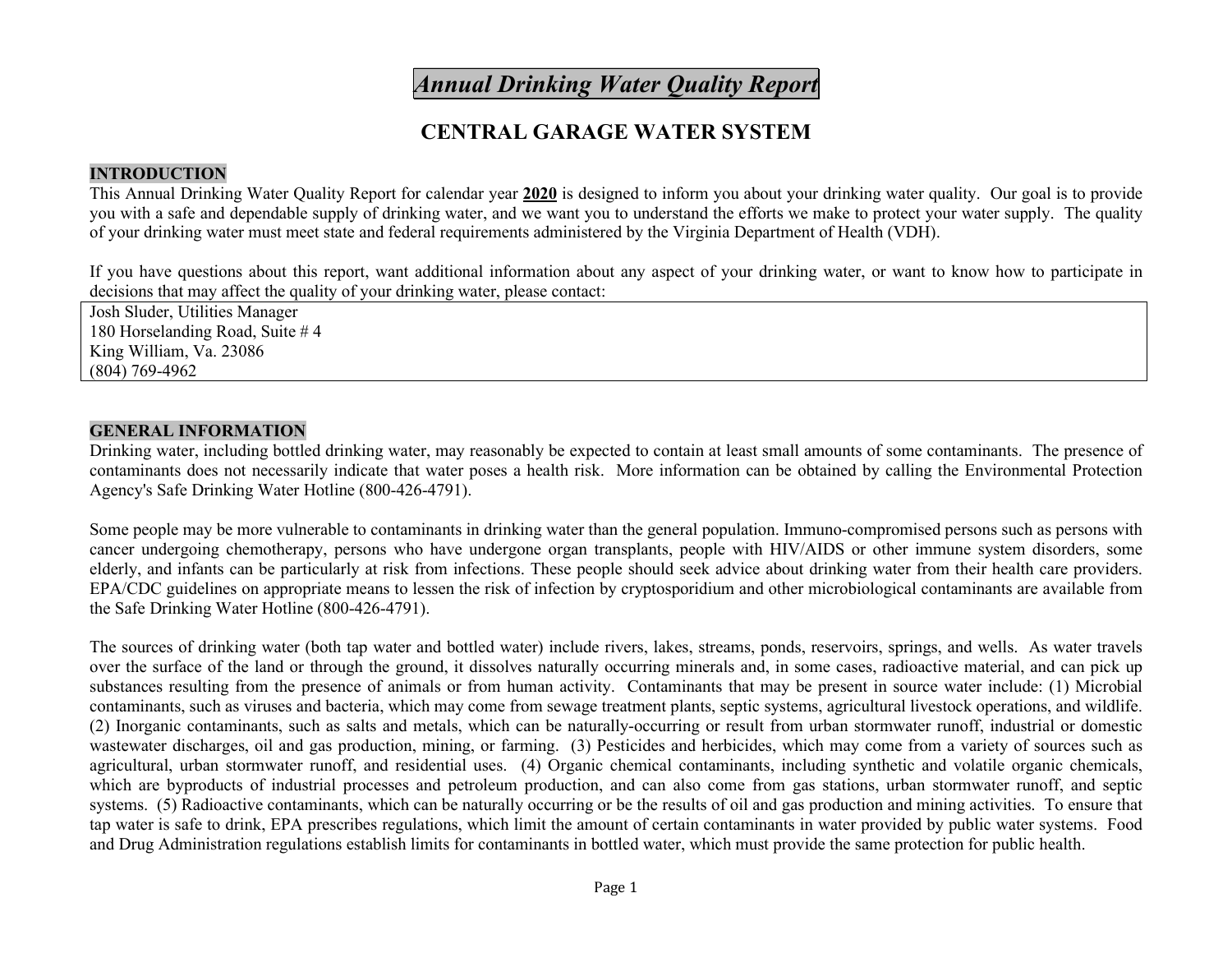#### **SOURCE(S) and TREATMENT OF YOUR DRINKING WATER**

The source(s)of your drinking water is/are  $( )$  surface water  $( X )$  groundwater as described below: This waterworks system is serviced by two groundwater wells located in the McCauley Park and Kennington Subdivisions.

Is there any treatment of your drinking water supply?  $(X)$  Yes () No If yes, it is described below: The water is treated with chlorine to prevent bacteriological growth in the distribution system.

The Virginia Department of Health conducted a source water assessment of our system during **2019**. Both wells received a **low** rating of susceptibility to contamination, using criteria developed by the State in its EPA-approved Source Water Assessment Program. The assessment report consists of maps showing the source water assessment area, an inventory of known land use activities of concern, and documentation of any known contamination within the last 5 years from the date of the assessment. The report is available by contacting Mr. Sluder at the phone number or address given elsewhere in this drinking water quality report.

#### **DEFINITIONS**

Contaminants in your drinking water are routinely monitored according to Federal and State regulations. The table on the next few pages shows the results of our monitoring for calendar year **2020**. In the tables and elsewhere in this report you will find many terms and abbreviations you might not be familiar with. The following definitions are provided to help you better understand these terms:

*Parts per million (ppm) or Milligrams per liter (mg/l) - one part per million corresponds to one minute in two years or a single penny in \$10,000.*

*Parts per billion (ppb) or Micrograms per liter - one part per billion corresponds to one minute in 2,000 years, or a single penny in \$10,000,000.* 

*Picocuries per liter (pCi/L) - picocuries per liter is a measure of the radioactivity in water.*

*Action Level (AL) - the concentration of a contaminant which, if exceeded, triggers treatment or other requirements which a water system must follow.*

*Maximum Contaminant Level, or MCL - the highest level of a contaminant that is allowed in drinking water. MCLs are set as close to the MCLGs as feasible using the best available treatment technology.*

*Maximum Contaminant Level Goal, or MCLG - the level of a contaminant in drinking water below which there is no known or expected risk to health. MCLGs allow for a margin of safety.*

*Maximum Residual Disinfectant level (MRDL) – The highest level of a disinfectant allowed in drinking water. There is convincing evidence that addition of a disinfectant is necessary for control of microbial contaminants.* 

*Maximum Residual Disinfectant Level Goal (MRDLG) – The level of a drinking water disinfectant below which there is no known or expected risk to health. MRDLGs do not reflect the benefits of the use of disinfectants to control microbial contaminants.*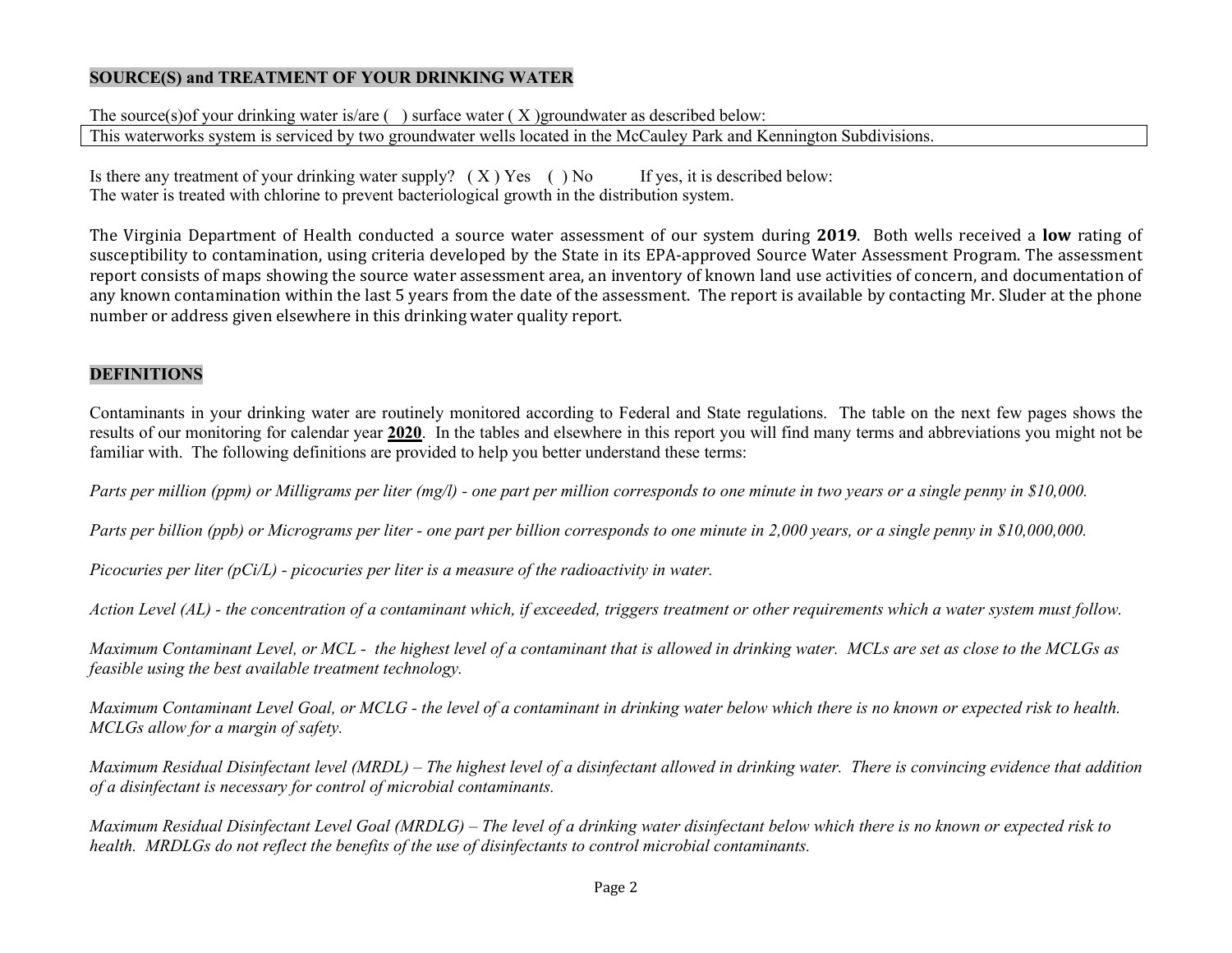#### **WATER QUALITY RESULTS**

#### **I. Lead and Copper Contaminant**

| Contaminant | Units of    | Action | MCLG | Results of samples | <b>Action Level</b> | Month of       | $\#$ of Sampling | <b>Typical Source of Contamination</b>   |
|-------------|-------------|--------|------|--------------------|---------------------|----------------|------------------|------------------------------------------|
|             | Measurement | level  |      | for the $90th$     | Exceedance          | Sampling       | Sites Exceeding  |                                          |
|             |             |        |      | Percentile Value   | (Y/N)               |                | Action level     |                                          |
| Lead        | ppb         |        |      | ${\rm ND}$         |                     | August<br>2019 |                  | Corrosion of household plumbing systems; |
|             |             |        |      |                    |                     |                |                  | Erosion of natural deposits.             |
|             |             |        |      | 0.07               |                     | August         |                  | Corrosion of household plumbing systems; |
| Copper      | ppm         | 1.3    | . .3 |                    |                     | 2019           |                  | Erosion of natural deposits.             |

"If present, elevated levels of lead can cause serious health problems, especially for pregnant women and young children. Lead in drinking water is primarily from materials and components associated with service lines and home plumbing. Central Garage Water System is responsible for providing high quality drinking water, but cannot control the variety of materials used in plumbing components. When your water has been sitting for several hours, you can minimize the potential for lead exposure by flushing your tap for 15 to 30 seconds or until it becomes cold or reaches a steady temperature before using water for drinking or cooking. If you are concerned about lead in your water, you may wish to have your water tested. Information on lead in drinking water, testing methods, and steps you can take to minimize exposure is available from the Safe Drinking Water Hotline at *[http://www.epa.gov/safewater/lead.](http://www.epa.gov/safewater/lead)*"

| Contaminant                      | Units of<br>Measurement | <b>MCLG</b>      | <b>MCL</b> | Level<br>Detected | Violatio<br>n (Y/N) | Range of<br>Detection | Date of Sample        |                    | <b>Typical Source of Contamination</b>                                            |
|----------------------------------|-------------------------|------------------|------------|-------------------|---------------------|-----------------------|-----------------------|--------------------|-----------------------------------------------------------------------------------|
|                                  |                         |                  |            |                   |                     |                       | McCauley<br>Park Well | Kennington<br>Well |                                                                                   |
| Fluoride                         | ppm                     | 4                | 4          | 0.45              | N                   | $0.38 - 0.45$         | 3-13-2019             | $6-10-2020$        | Erosion of natural deposits; Discharge<br>from fertilizer and aluminum factories. |
| Total Haloacetic Acids<br>(HAA5) | ppb                     | 60               | 60         | 6                 | N                   | N/A                   | $9 - 15 - 2020$       |                    | By-product of drinking water<br>chlorination                                      |
| Total Trihalomethanes<br>(TTHM)  | ppb                     | 80               | 80         | 21                | N                   | N/A                   | $9 - 15 - 2020$       |                    | By-product of drinking water<br>chlorination                                      |
| Gross Alpha, Radon &<br>Uranium  | pCi/L                   | $\boldsymbol{0}$ | 15         | 1.5               | N                   | $0.8 - 1.5$           | $3,6,8 \&$<br>12/2016 | $6 - 9 - 2015$     | Erosion of natural deposits.                                                      |
| Gross Beta (1)                   | pCi/L                   | $\boldsymbol{0}$ | 50         | 3.9               | N                   | $2.8 - 3.9$           | $3,6,8 \&$<br>12/2016 | $6 - 9 - 2015$     | Decay of natural and man-made<br>deposits.                                        |
| Combined Radium                  | pCi/1                   | $\boldsymbol{0}$ |            | 0.9               | N                   | $< 5 - 0.9$           | $3,6,8 \&$<br>12/2016 | $6 - 9 - 2015$     | Erosion of natural deposits                                                       |

#### **II. Other Chemical and Radiological Contaminants**

(1) The MCL for beta particles is 4 mrem/year. EPA considers 50 pCi/l to be the level of concern for beta particles.

#### **IV. Disinfectants**

| Disinfectant | ∪nıts of<br>Measurement | MRDLG | <b>MRDL</b> | Level Detected<br>(Annual Average) | Violation<br>(Y/N) | Range of Detection at<br><b>Sampling Points</b> | Year | Typical Source                             |
|--------------|-------------------------|-------|-------------|------------------------------------|--------------------|-------------------------------------------------|------|--------------------------------------------|
| Chlorine     | ppm                     |       |             | 0.5 I                              |                    | $0.40 - 0.80$                                   | 2020 | Water additive used to control<br>microbes |